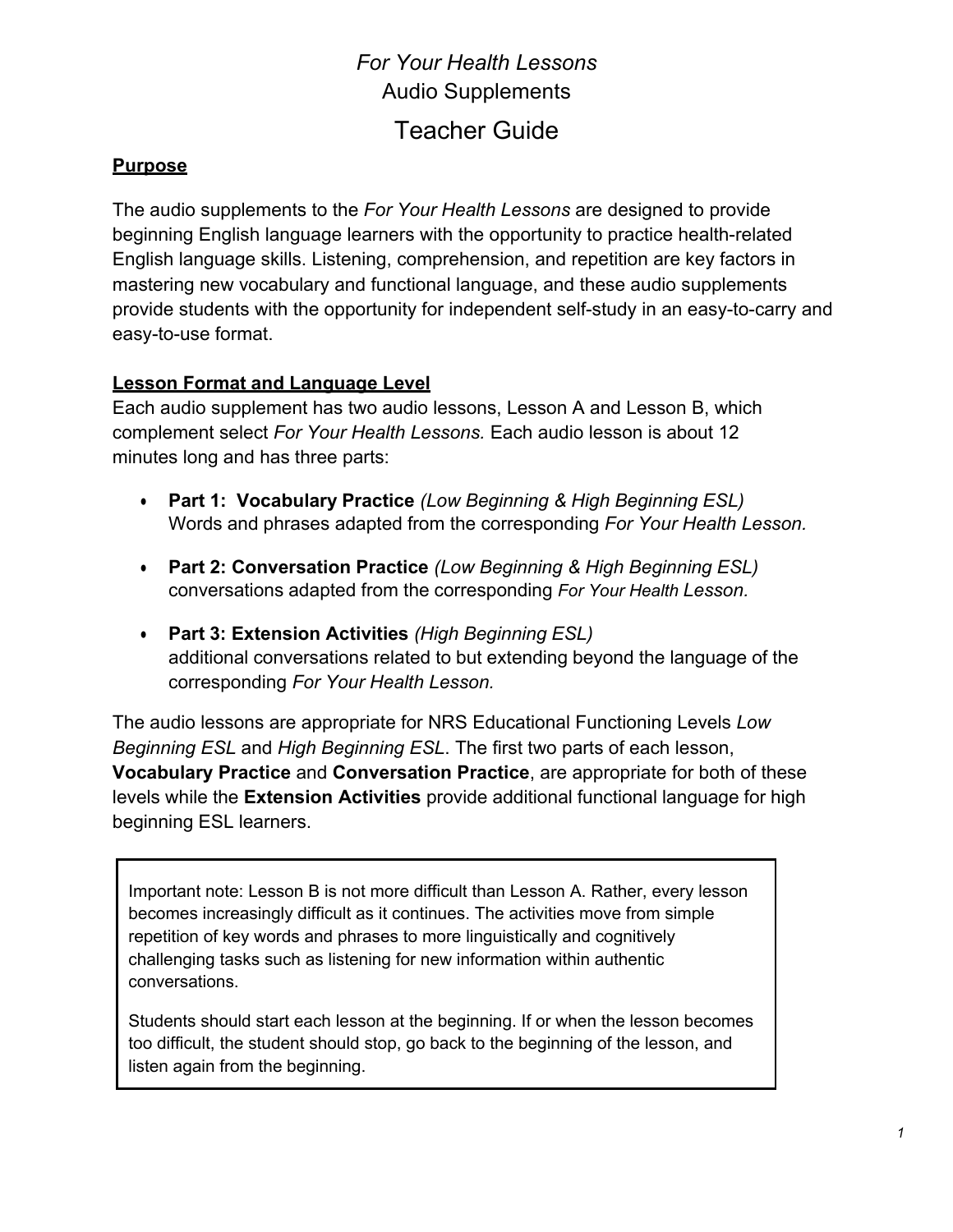The audio supplements may be used in any order. The lessons are designed to function independently so that instructors can select the lessons that best meet their learners' needs and interests.

The activities within the lessons are carefully sequenced to ensure that students have a successful language learning experience. The activities move from simple repetition of key words and phrases to more linguistically and cognitively challenging tasks such as listening for key words and new information within authentic conversations.

# **Target Audience and Use of First Language**

The target audience for the audio supplements to the *For Your Health Lessons* is English language learners whose first language is Spanish. It is possible and desirable for teachers and tutors to conduct ESL lessons in English only. However, when beginning language learners are not with their teachers and are practicing with an audio-only format, the use of the first language becomes essential. They need to know what they are hearing and what they are supposed to do while they listen. Spanish, therefore, is used in the audio lessons for several purposes:

- to provide instructions so learners know what to do during the audio lessons
- to translate the English words and phrases so learners know what they are saying in their new language
- to establish the context for the conversations

# **How to Use the Audio Supplements with Students**

The audio supplements may be used alone or in tandem with the *For Your Health Lesson* instructional packets*.* The instructional packets are designed for students who are able to read in Spanish and English at a low-intermediate level or above. They include teaching plans, an introductory lesson, guided practice, vocabulary, dialogues, and pre-/post-tests.

If students have the reading skills to use the *For Your Health Lesson* instructional packets, the packet activities should be completed before giving students the corresponding audio supplement. After completing the instructional packet, the student can be given the audio supplement for that lesson and told to practice at home before the next meeting with the teacher.

If students do not have the reading skills to be able to use the *For Your Health Lesson*  instructional packets, then the audio supplements may be used alone. Whether or not students use the instructional packets, when students receive the audio supplements for the first time, the teacher should allow adequate time to listen to the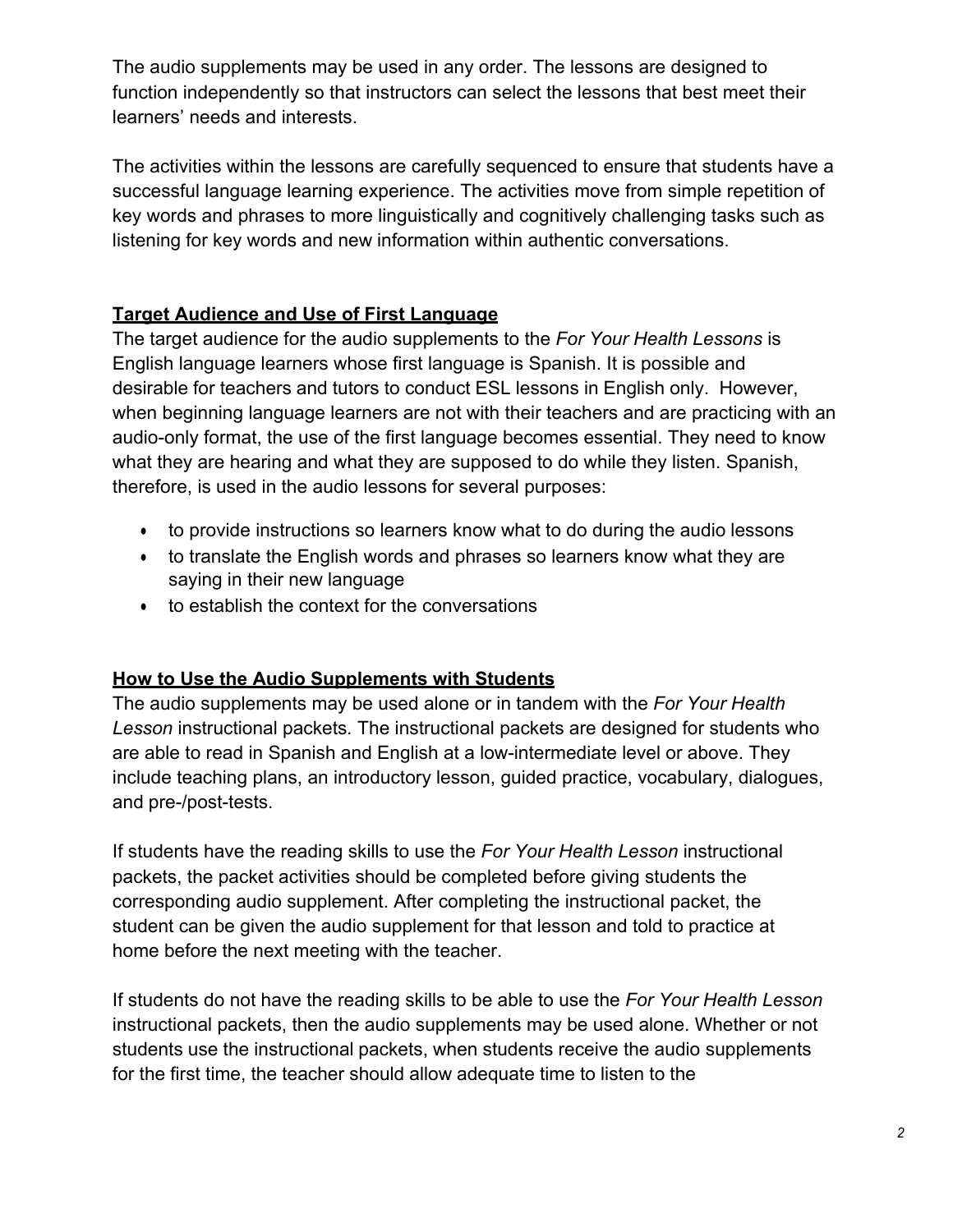audio lesson together and practice the activities that occur during the lesson. Some students will benefit from previewing lessons in this way every time they receive a new audio lesson.

The types of practice activities are described below. As noted earlier, the activities are sequenced from simple repetition of key words and phrases to more cognitively challenging tasks such as listening for new information.

# **Types of Activities**

#### **Part 1: Vocabulary Practice**

The objective of the Vocabulary Practice activities is to learn the key words/phrases with correct pronunciation. There are two types of vocabulary activities:

- *Repetition and Pronunciation Practice:* Students hear the words/phrases in Spanish and English and repeat the English words/phrases.
- *Test Yourself*: Students hear the words/phrases in Spanish and try to produce the English words/phrases. They then hear the English words/phrases, so the activity is self-correcting.

# **Part 2: Conversation Practice**

The objectives of the Conversation Practice activities are 1) to learn functional language with correct pronunciation and intonation, 2) to personalize the conversations with information about their own lives, and 3) to understand new conversations on the same topic.

There are four types of conversation activities:

- *Repetition and Pronunciation Practice*: Students hear the conversation in Spanish and English. They then hear the conversation again in English only and repeat each line.
- *One*-*Sided Conversation*: Students are prompted either to respond to the first speaker in the conversation or to initiate the conversation when they hear a bell. In both cases, students hear one side of the conversation and provide the other.
- *Your Turn*: Students are prompted to respond to the speaker in the conversation using the information provided or with their own information (for example, their names or addresses) in the conversation.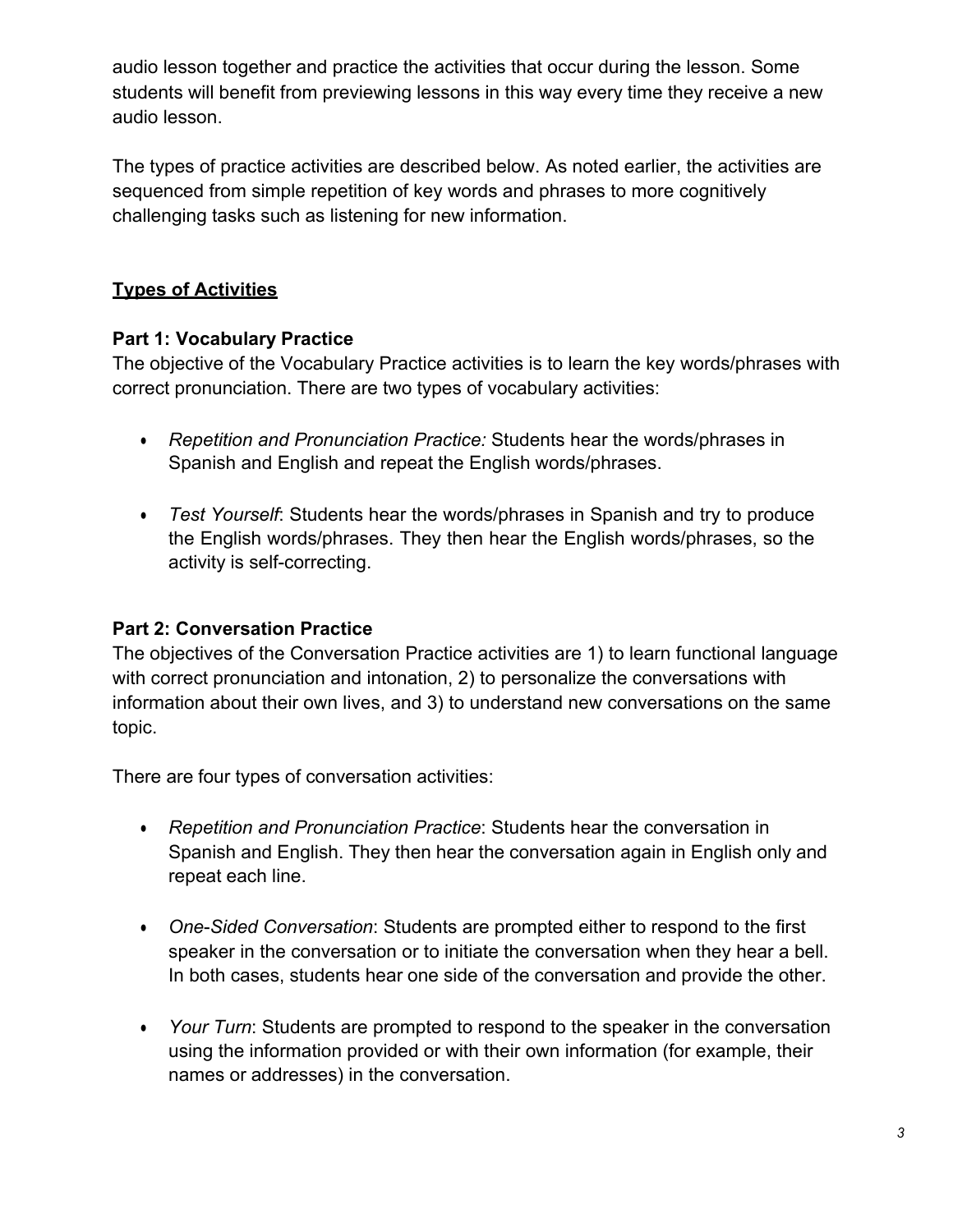• *Listening for New Information*: Students listen to a conversation similar to the original but with new information. Before hearing the conversation, they are asked questions to focus their attention on the new information. After hearing the conversation, they answer the questions. Answers are provided in both Spanish and English, so the activity is self-correcting.

# **Part 3: Extension Activities**

Extension activities are for high beginning students and focus on additional functional language related to the lesson topic. The objectives of the Extension Activities are the same as the Conversation Activities; however, the difficulty of the language is greater and there is more emphasis on listening for new information.

There are four types of extension activities:

- *New Conversation*: Students hear a new conversation in Spanish and English. They then hear the conversation again in English only and repeat each line.
- *One*-*Sided Conversation*: Students are prompted either to respond to the first speaker in the conversation or to initiate the conversation when they hear a bell. In both cases, students hear one side of the conversation and provide the other.
- *Your Turn*: Students are prompted to respond to the conversation with the information provided or with their own information (e.g., their names, addresses, telephone numbers, birthdates, friends' or co-workers' names, personal preferences).
- *Listening for New Information*: Students listen to two conversations similar to the original but with new information. Before hearing the conversations, they are asked questions to focus their attention on the new information. After hearing the conversations, they answer the questions. Answers are provided in both Spanish and English, so the activity is self-correcting.

Additional information about the content of each lesson is found at the end of this guide.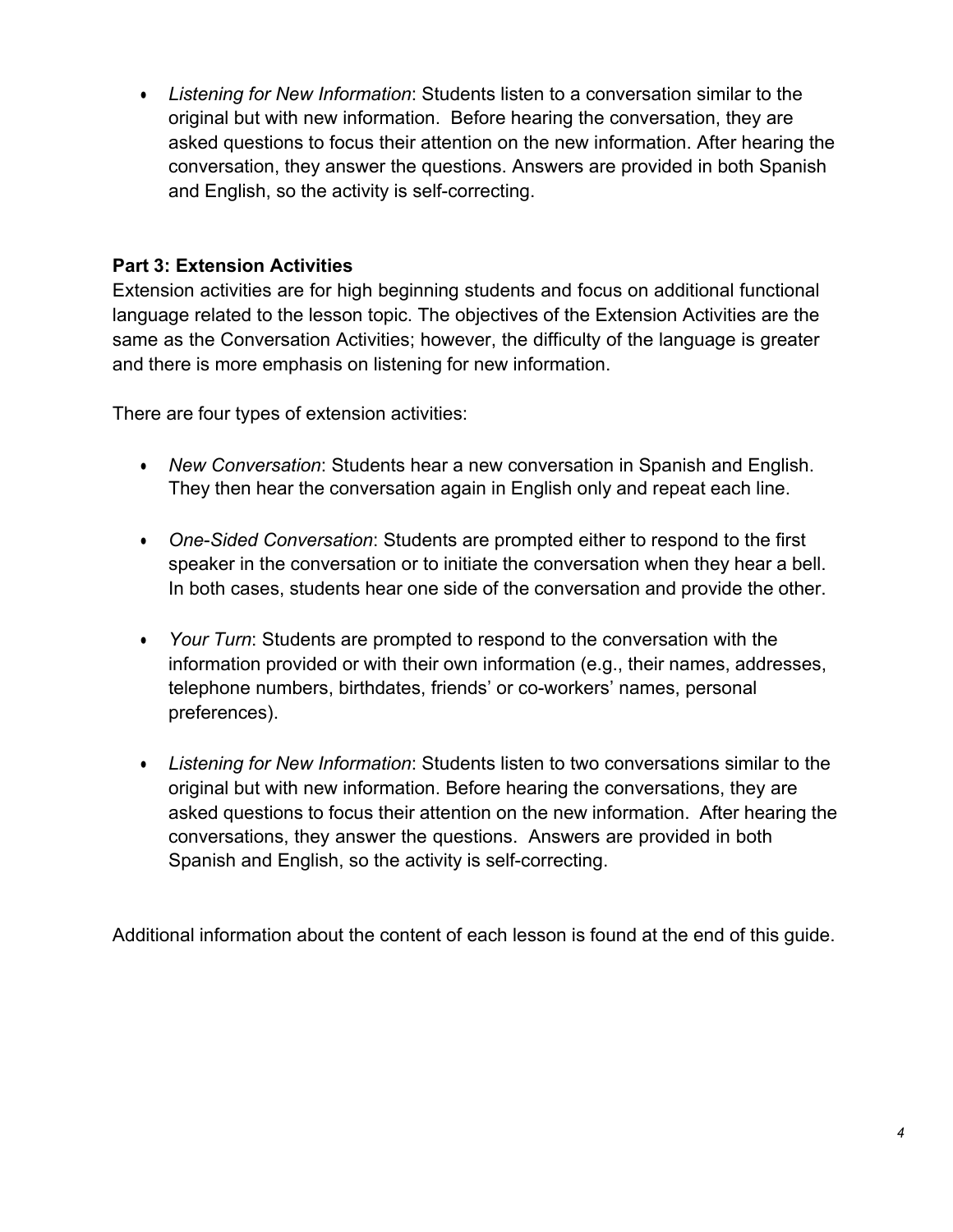#### **Lesson Scripts & Pocket Guides**

Two print documents are available for each lesson: a *Lesson Script* and a *Pocket Guide.* The *Lesson Script* is for teacher reference and contains all of the language and activities in the audio lessons.

The *Pocket Guides* are for students. Some language learners are print-oriented and benefit from seeing the words they are learning in a new language. Students who are able to read and who are print-oriented will benefit from the *Pocket Guides*. These guides contain the vocabulary and key conversations from each lesson in side-by-side English-Spanish translations. The page can be folded lengthwise so that students can read only the English, if desired. The *Pocket Guides* can be kept in students' pockets or at home and referred to while they listen.

Important note: The *Lesson Scripts* are for teacher use only. They are not intended for students because they contain the answers to the "Listening for New Information" activities. Instead of the *Lesson Scripts*, students may use the *Pocket Guides* for self study of vocabulary and key conversations.

#### **Notes on Each Lesson**

Below are notes on the lessons in each audio supplement*.* These notes include information about the content and contexts of the lessons and suggest additional areas of language practice related to the content.

# A Visit to the Doctor

#### *Lesson A: Describing Your Symptoms*

In Lesson A, students learn to describe symptoms and injuries common to migratory workers. Students learn to respond to the question, "What's wrong?" in simple English. In the Extension Activities, students are prompted to describe actual symptoms and injuries that they have experienced.

Although the context of the conversations in Lesson A is describing symptoms and injuries to a friend, the language is readily transferable to describing symptoms to a health professional.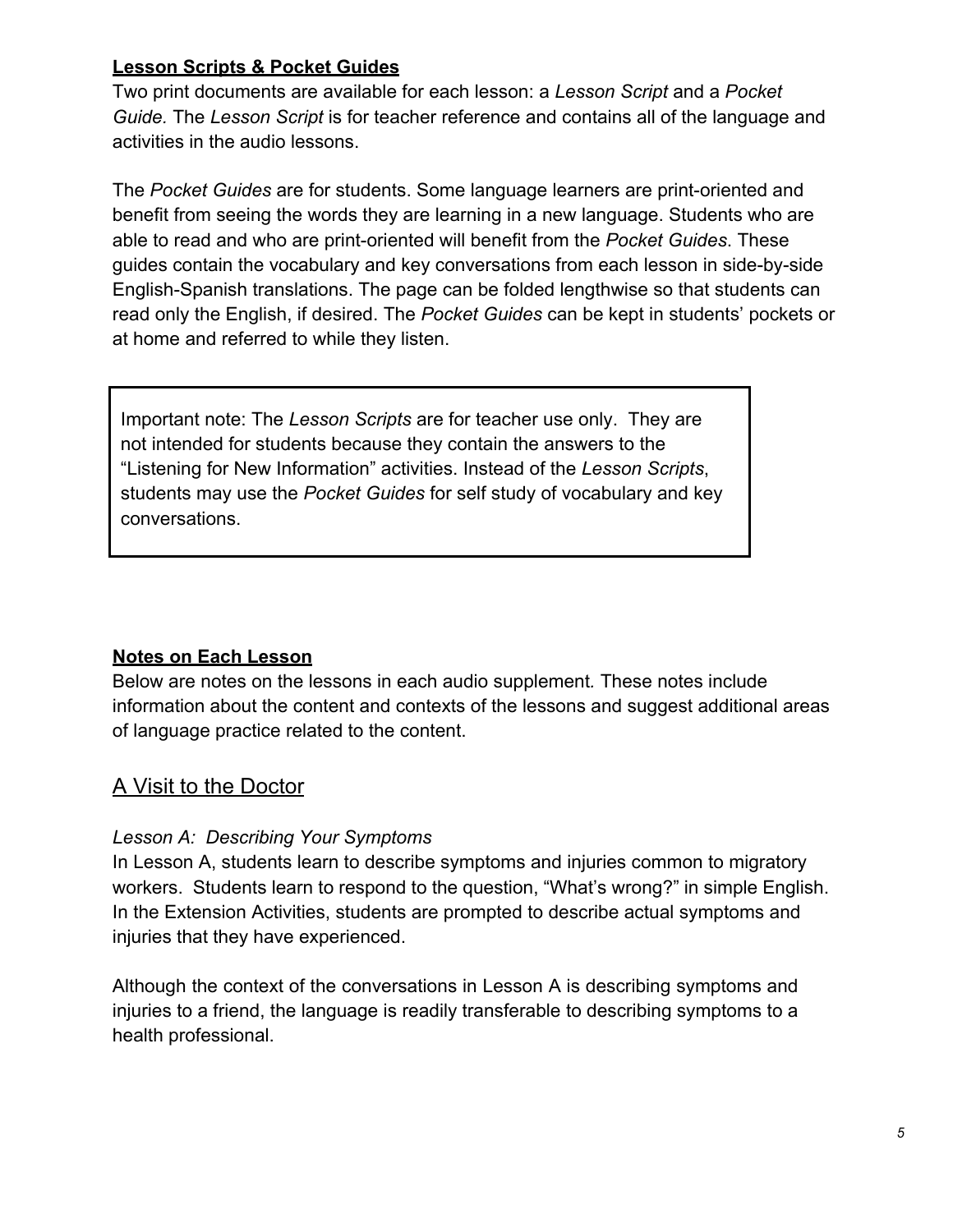#### *Lesson B: At the Clinic*

In Lesson B, students learn language for checking in at a clinic and for talking with a health professional during an appointment. For the first "Your Turn" activity, students need to provide their birthdates in English to a clinic receptionist. Instructors may need to have students practice this skill prior to the lesson.

The Extension Activities focus on time expressions with "for" (e.g., *for two weeks, for 10 days*). Students learn to use these time expressions to describe the duration of their symptoms. They also learn to understand these time expressions when used by a health professional giving instructions about how long to take medications.

# A Healthy Mouth

# *Lesson A: Dental Problems*

In Lesson A, students learn vocabulary related to basic oral hygiene and are encouraged to take advantage of free dental clinics. To assist with vocabulary development, instructors can bring toothbrushes and dental floss to class to use as visual aids. In preparation for this lesson, instructors should find out about free or lowcost options for dental care in their communities and share this information with the students.

#### *Lesson B: At the Dental Clinic*

In Lesson B, students learn language for talking with a hygienist during an appointment for a brief exam (dental screening) or cleaning. Although the context of the conversations in Lesson B is talking with a hygienist, the language is readily transferable to talking with a dentist.

The Extension Activities focus on making a follow-up appointment for additional dental care (such as filling cavities) performed by a dentist.

# Can I Get Sick from the Heat?

.

# *Lesson A: Talking About Hot Weather*

In Lesson A, students learn vocabulary for talking about hot weather and for being aware of the need to stay hydrated while working outdoors in the sun. The lesson uses temperatures reported in the Fahrenheit scale, which is used in the United States. If students are more familiar with the Celsius scale, then instructors can show students a conversion chart (e.g., 95 degrees  $F = 35$  degrees C). If students are beginning language learners, then instructors may need to review numbers in English.